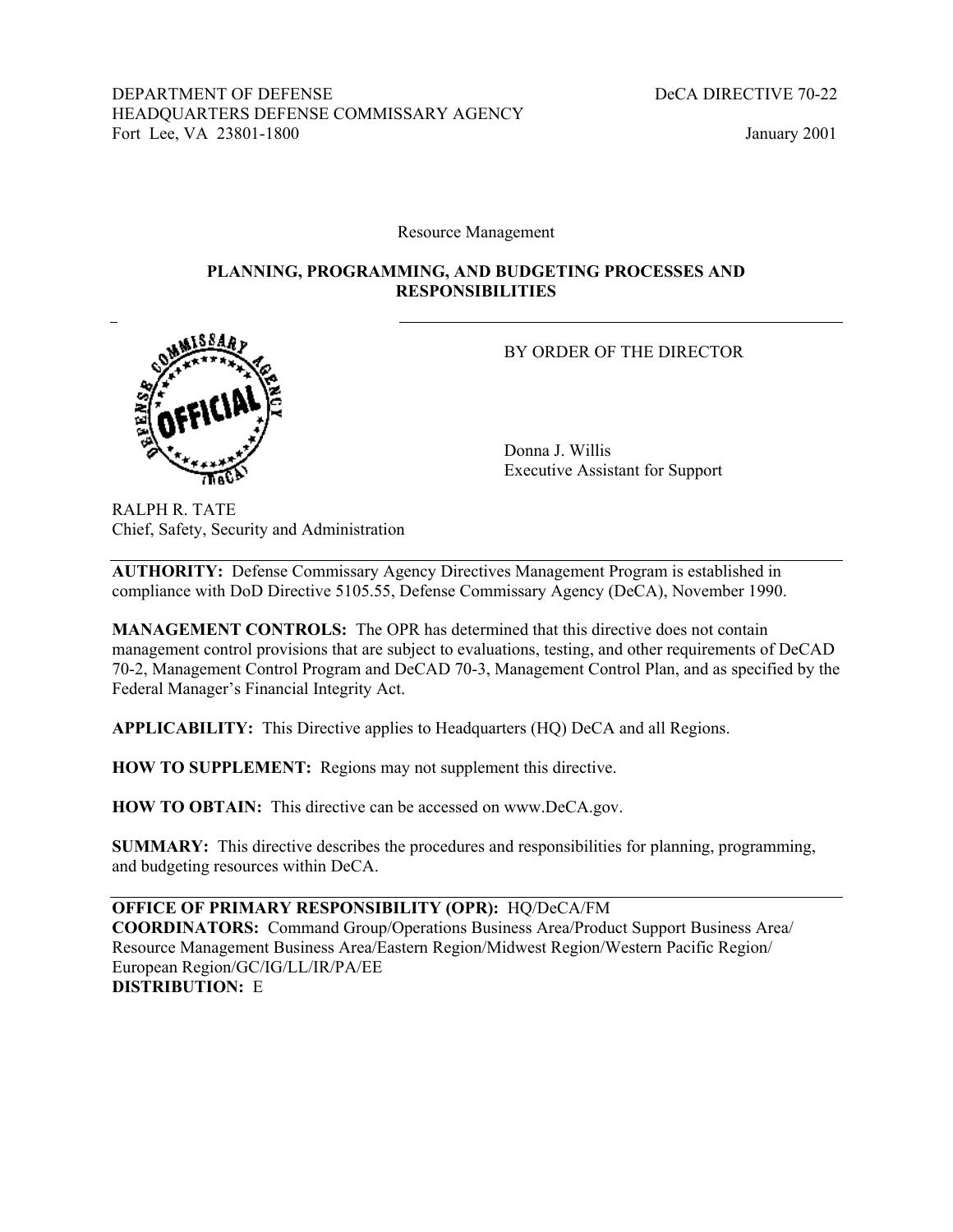# **TABLE OF CONTENTS**

|                                                      | Para    | Page |
|------------------------------------------------------|---------|------|
| <b>Chapter 1 – Introduction</b>                      |         |      |
|                                                      |         |      |
|                                                      |         |      |
|                                                      | $1 - 3$ |      |
|                                                      |         |      |
| <b>Chapter 2 – Organization and Responsibilities</b> |         |      |
|                                                      | $2 - 1$ |      |
|                                                      | $2 - 2$ |      |
|                                                      | $2 - 3$ |      |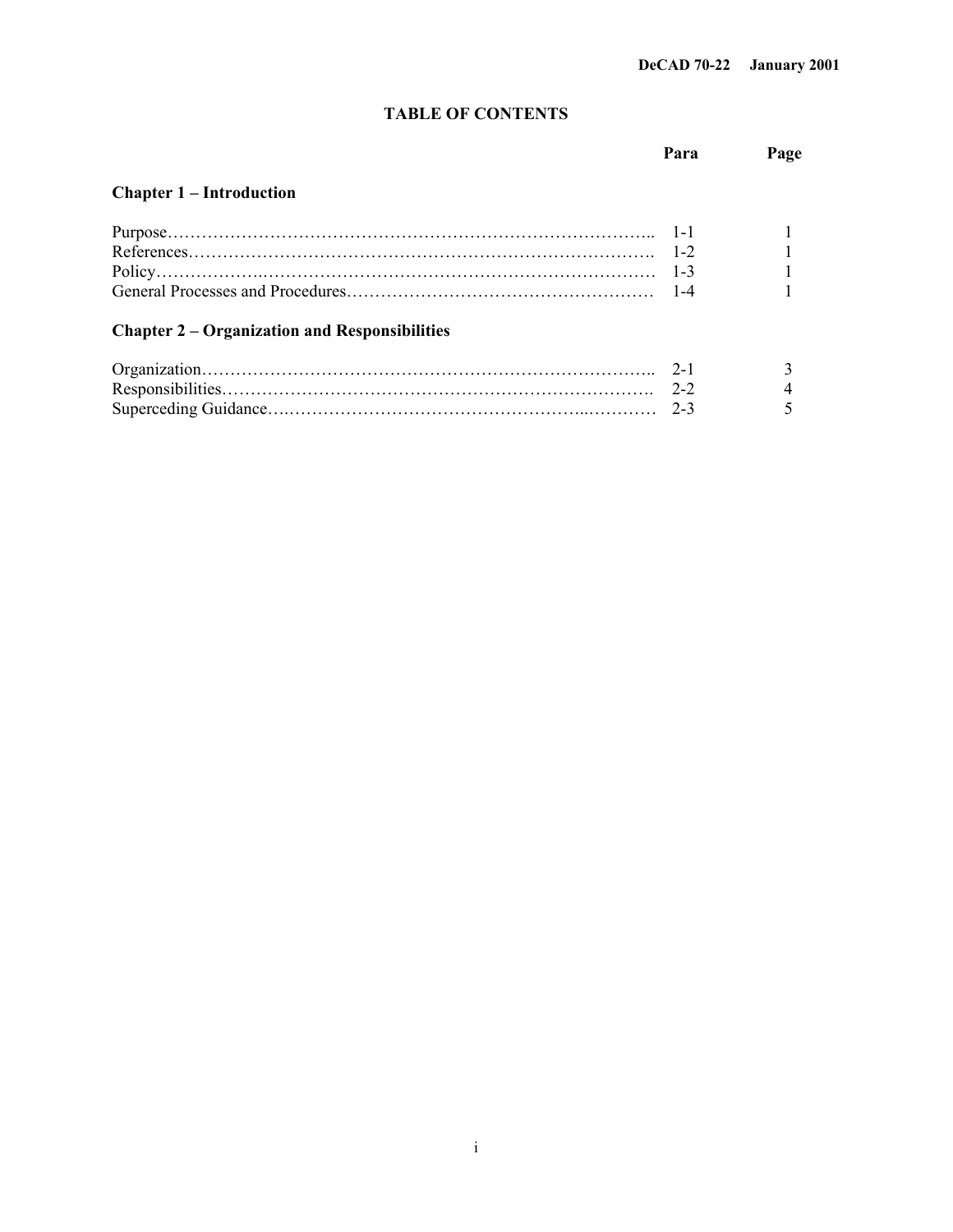# **Chapter 1**

# **INTRODUCTION**

**1-1. PURPOSE.** This directive implements the policies and procedures for planning, programming, and budgeting for Defense Commissary Agency (DeCA) programs and associated resources. This directive also establishes a Resources Management Council and Resources Working Group to review and direct the planning, programming, and budgeting of DeCA's resources.

**1-2. REFERENCES.** The processes and procedures outlined in this directive are consistent with and supportive of the following laws, directives, and other publications:

a. DeCA Directive 35-13, "Information Technology Capital Planning and Investment Program," October 30, 2000.

b. Government Performance and Results Act (GPRA) of 1993 (Public Law 103-62).

c. Department of Defense Directive 7045.14, "The Planning, Programming, and Budgeting System (PPBS)," May 22, 1984.

d. DoD Instruction 7045.7, "Implementation of the Planning, Programming, and Budgeting System (PPBS)," May 23, 1984.

e. Deputy Secretary of Defense Memorandum, "Management of the DoD Planning, Programming, and Budgeting System," March 27, 1981.

**1-3. POLICY.** DeCA's planning, programming, and budgeting procedures will provide the framework and processes for guiding DeCA's strategic direction, developing recommendations for future programs and resource allocations, and ensuring that execution and accountability are properly assessed.

## **1-4. GENERAL PROCESSES AND PROCEDURES.**

**a. Planning.** DeCA's Strategic Plan defines its mission, goals, and objectives. Implementation of the Strategic Plan is supported by detailed action plans for the DeCA Operations (including each DeCA region), Product Support, Resource Management, and Capital Investment Business Areas. The Strategic Plan will be annually updated and revised as needed to ensure that the future course for DeCA is clearly defined and outlined consistent with the demands and requirements of the Department of Defense's commissary system.

**b. Programming.** In the programming phase, DeCA's Region Directors and Executive Directors of DeCA's Business Areas will develop proposed programs and needed management actions consistent with the DeCA Strategic Plan. Using a zero-based methodology, these programs will reflect systematic analyses of costs and performance metrics to be achieved, alternative methods of accomplishing them, and the effective allocation of the resources. The end product of the programming phase will be a comprehensive program plan for all DeCA Business Areas, cost and performance metrics for the annual DeCA Performance Contract submission to the Defense Management Council and approval by the Deputy Secretary of Defense, and the DeCA Program Objective Memoranda (POM) submission to the Office of the Secretary of Defense.

**c. Budgeting.** In the budgeting phase, the Executive Director of the Resource Management Business Area, with necessary inputs from the Region Directors and the Executive Directors of DeCA's other Business Areas, will develop detailed budget estimates for the budget years of the programs approved during the programming phase. The budget estimates will be consistent with and support the objectives of the DeCA Strategic Plan and cost and performance metrics reflected in DeCA's

1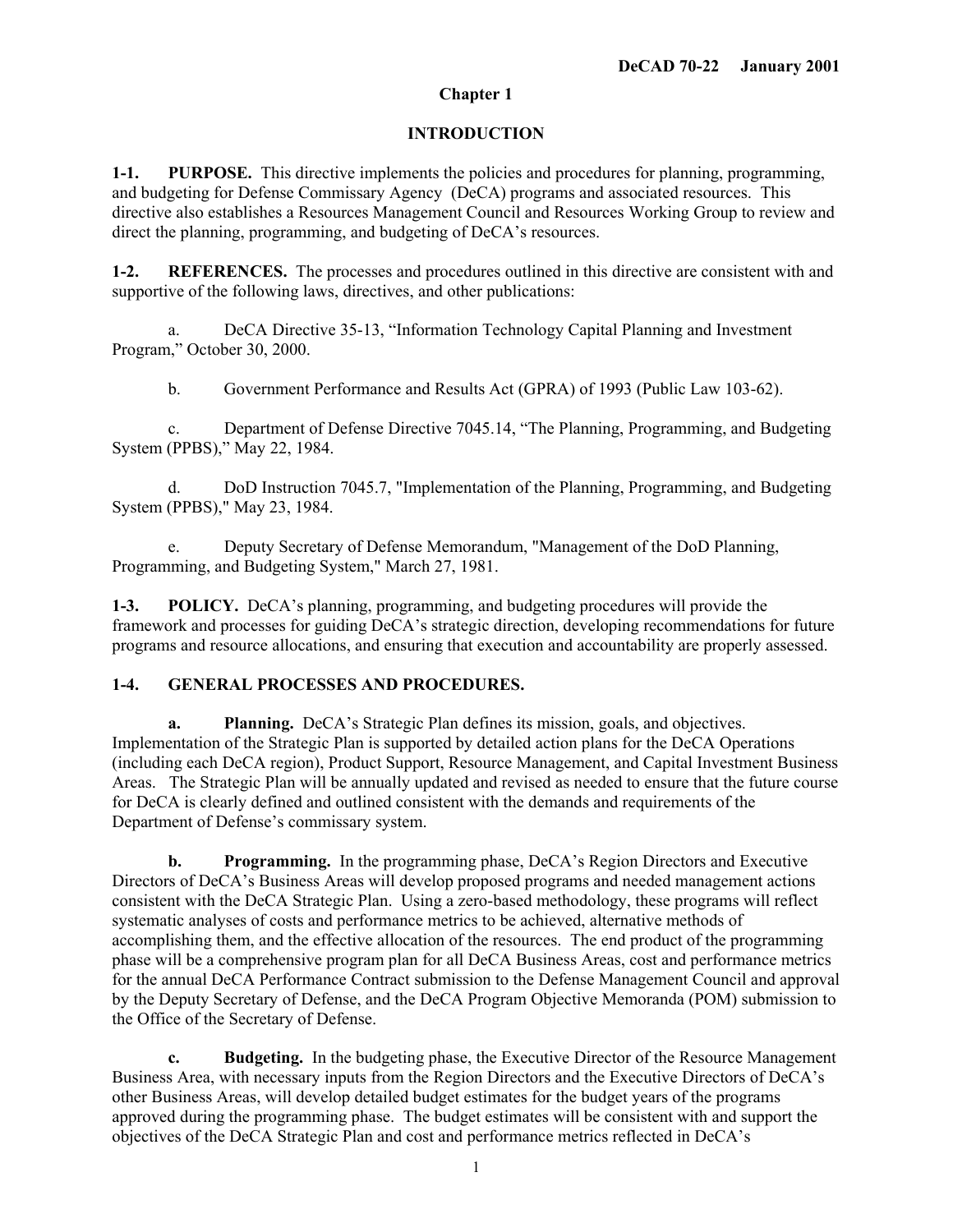Performance Contract, as well as resource constraints provided by the Office of the Under Secretary of Defense (Comptroller).

**d. Execution.** The primary means of monitoring annual program execution will be quarterly Business Meetings that will review the cost and performance of each Business Area. The Office of the Executive Director of the Resource Management Business Area will continually monitor the financial execution of each Business Area and their respective components throughout the year.

**e. Corporate Oversight and Direction.** In its role as the Board of Directors for commissary operations, all of DeCA's plans, cost, and performance goals and metrics, programs, budgets, and execution activities are subject to the review and approval of the Commissary Operating Board (COB).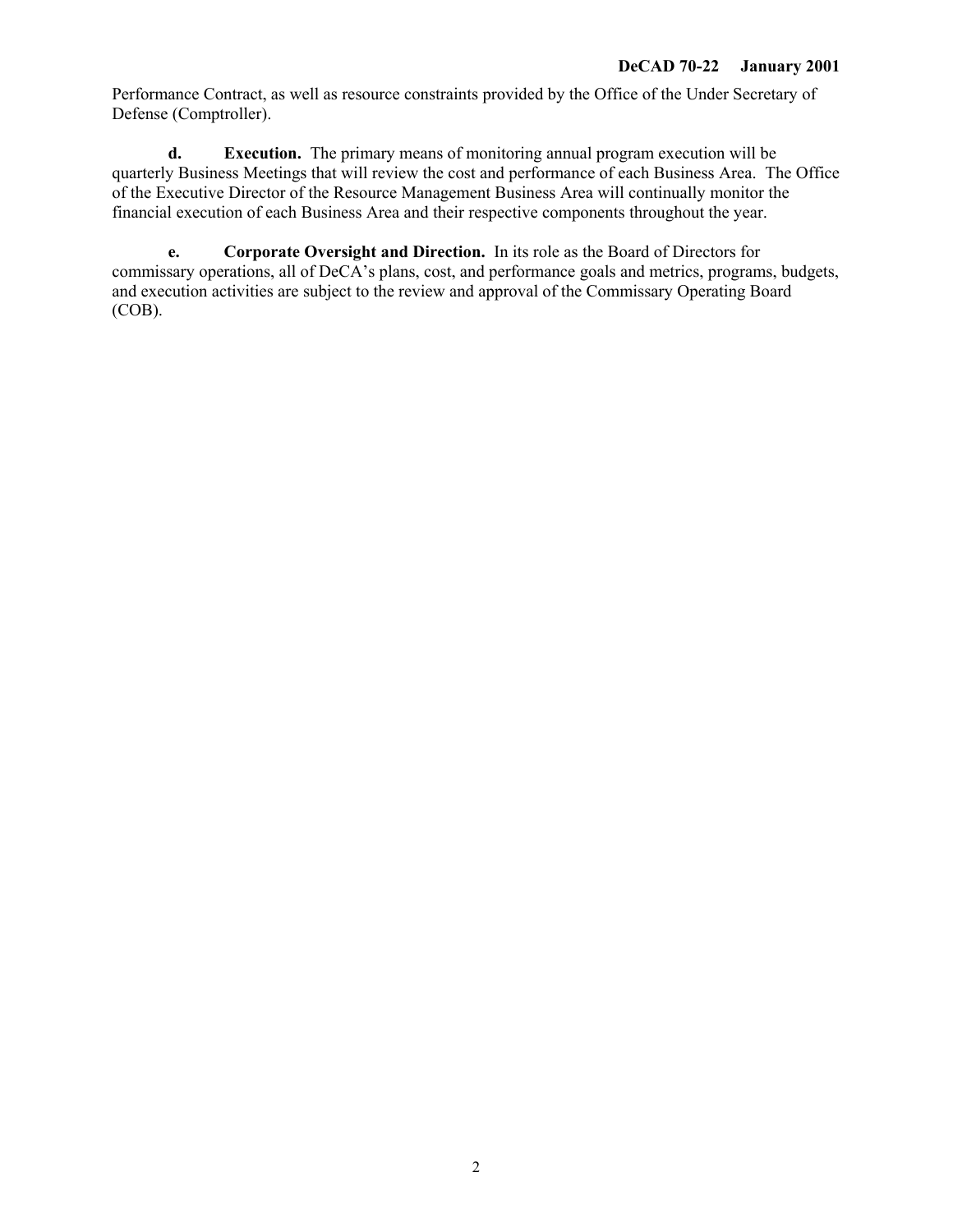## **Chapter 2**

# **ORGANIZATION AND RESPONSIBILITIES**

### **2-1.2-1. ORGANIZATION.**

#### **a.a. Resources Management Council (RMC)**

| (1) | Chair:                                   | Director                                                                                                      |
|-----|------------------------------------------|---------------------------------------------------------------------------------------------------------------|
| (2) | Voting Members:                          | Chief Executive Officer (CEO)<br><b>Regional Directors</b><br>Headquarters' Business Area Executive Directors |
| (3) | <b>Advisory Members:</b><br>(non-voting) | General Counsel<br>Chief Information Officer (CIO)                                                            |
| (4) | Secretariat:                             | Office of the Executive Director of the Resource<br>Management Business Area                                  |

(5) Functions:

 (a) Reviews DeCA programs and associated resources for final approval in conjunction with planning, programming, and budget reviews held annually, quarterly, or as required. The functional proponent for each Business Area must be prepared to justify/defend their programs and projects, as well as its associated funding and any return on investment (ROI) to the Council. The Council will approve funding based on priority and availability of funds.

(b) Conducts status reviews on all Business Areas quarterly or as required by the Chairperson. At the discretion of the RMC, program and resource issues may be deferred to the Resources Working Group for study and resolution.

(c) Prepares and distributes the minutes from RMC meetings.

### **b. Resources Working Group (RWG)**

|     | Chair:                   | Executive Director of the Resource Management<br>Business Area                              |
|-----|--------------------------|---------------------------------------------------------------------------------------------|
| (2) | Voting Members:          | Deputy Regional Directors<br>Headquarters' Business Area Executive Directors                |
| (3) | <b>Advisory Members:</b> | General Counsel<br>Director of Human Resources<br>CIO <sup></sup><br>Director of Facilities |
| (4) | Secretariat:             | Office of the Executive Director of the Resource<br>Management Business Area                |

 $(3)$  (5) Functions: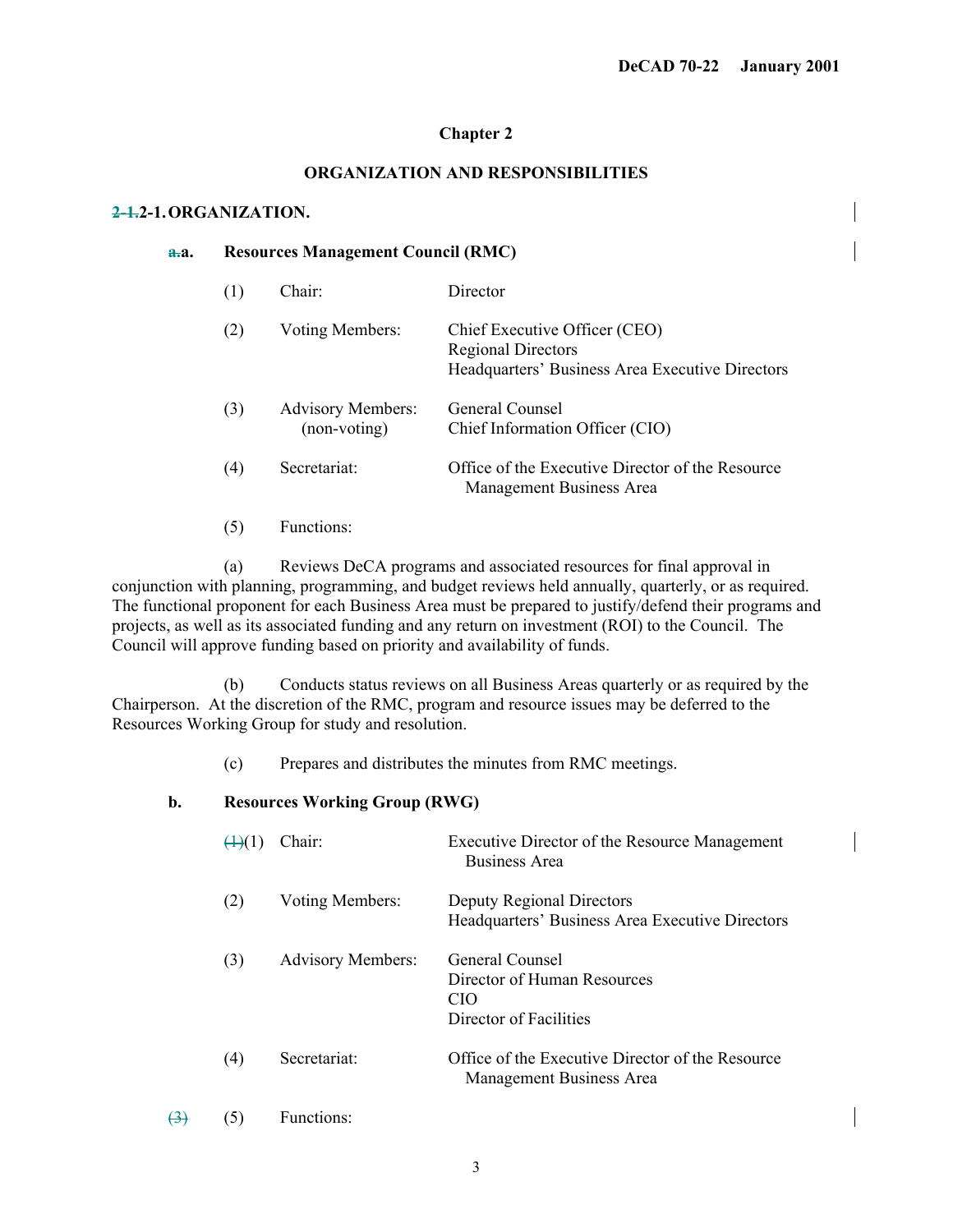### **DeCAD 70-22 January 2001**

(a) Initiates calls for planning, programming, and budgeting information for reviews held annually, quarterly, or as required. Since many DeCA offices must participate in each phase, the Executive Director of the Resource Management Business Area will issue a schedule of significant events in the process for the upcoming calendar year.

(b) Prepares, evaluates, and prioritizes all financial recommendations for review/ approval by RMC.

- (c) Authorizes projects and funding as delegated by the RMC.
- (d) Conducts status reviews not scheduled for the RMC.
- (e) Prepares and distributes the minutes from RWG meetings.

## **2-2. RESPONSIBILITIES.**

### **a.a. DeCA Director/Chief Executive Officer**

(1) Ensures the effective planning, implementation, and execution of DeCA's programs and resources.

(2) Ensures a planning and programming process is established and rigorously used to define and validate all resource requirements.

(3) Ensures all investments deliver appropriate business benefit to the Agency and/or a substantial ROI.

(4) Accounts for and has final authority over the continuation or termination of all programs and the allocation of resources.

(5) Chairs the RMC.

(6) Ensures all of DeCA's plans, cost and performance goals and metrics, programs, budgets and execution activities are reported to the COB.

# **b.b. Executive Director of the Resource Management Business Area**

- (1) Chairs the RWG.
- (2) Formulates planning, programming, budgeting, and execution guidance.

(3) Develops, in cooperation with the Region Directors and Executive Directors of the other Business Areas, and publishes all programming and budgeting documentation (e.g. DeCA's Performance Contract, POM, and Budget Estimate Submission) for submission to the Office of the Secretary of Defense.

(4) Prepares DeCA's Strategic Plan.

(5) Monitors and provides reports on the execution of the DeCA's strategic planning objectives, Action Plans, unit cost and performance metrics, and fiscal resources.

(6) Serves as a permanent member of the RMC to provide funding and recommendations to the Director/CEO, based on results of the RWG.